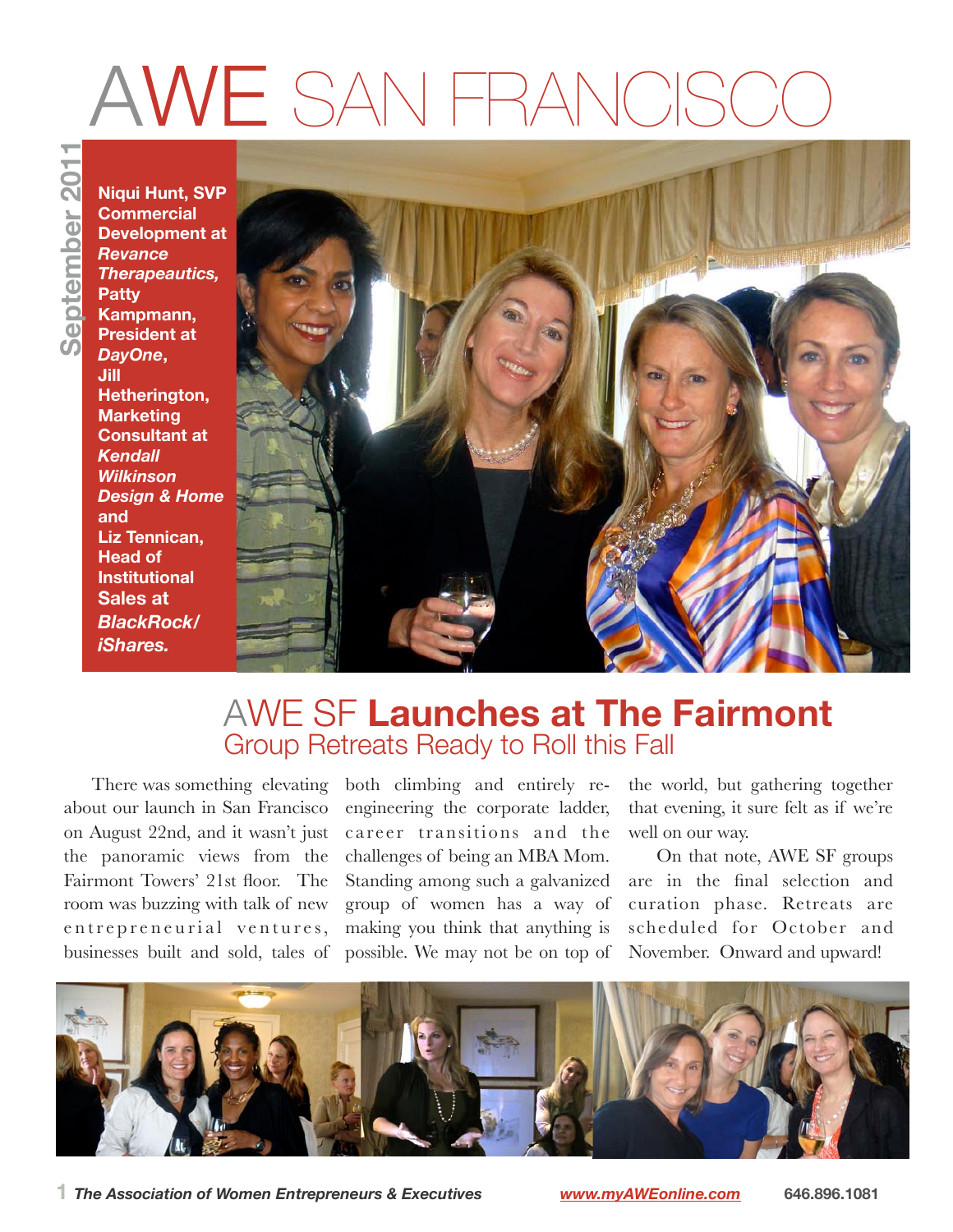## **Time is running out...** If you haven't joined yet, **GET ON IT,** girls!

## **HERE'S WHY**

### **You could be our latest success story, like this one...**

**To my fellow "AWE"-ers,** 

As of yesterday, after much discussion, negotiation and transition planning, I am now "officially" in place as CEO. I want to thank each and every one of you for the *guidance, support and insight you've offered me since our June retreat in Marblehead. Elise, most importantly, has been a wonderful coach as I prepared for this strategic transition and set the tone for (as she calls it) my personal* "brand" of leadership. I am grateful to her and the rest of the Boston AWE team *for helping me get to "next" with this, and know that I will only draw on the group#more#as#=me#passes.#See#you#in#November!*



*Nibbling, networking and toasting one another while overlooking the Golden Gate Bridge.*

**Heather Coughlin Newly appointed CEO, ISIS Parenting** 

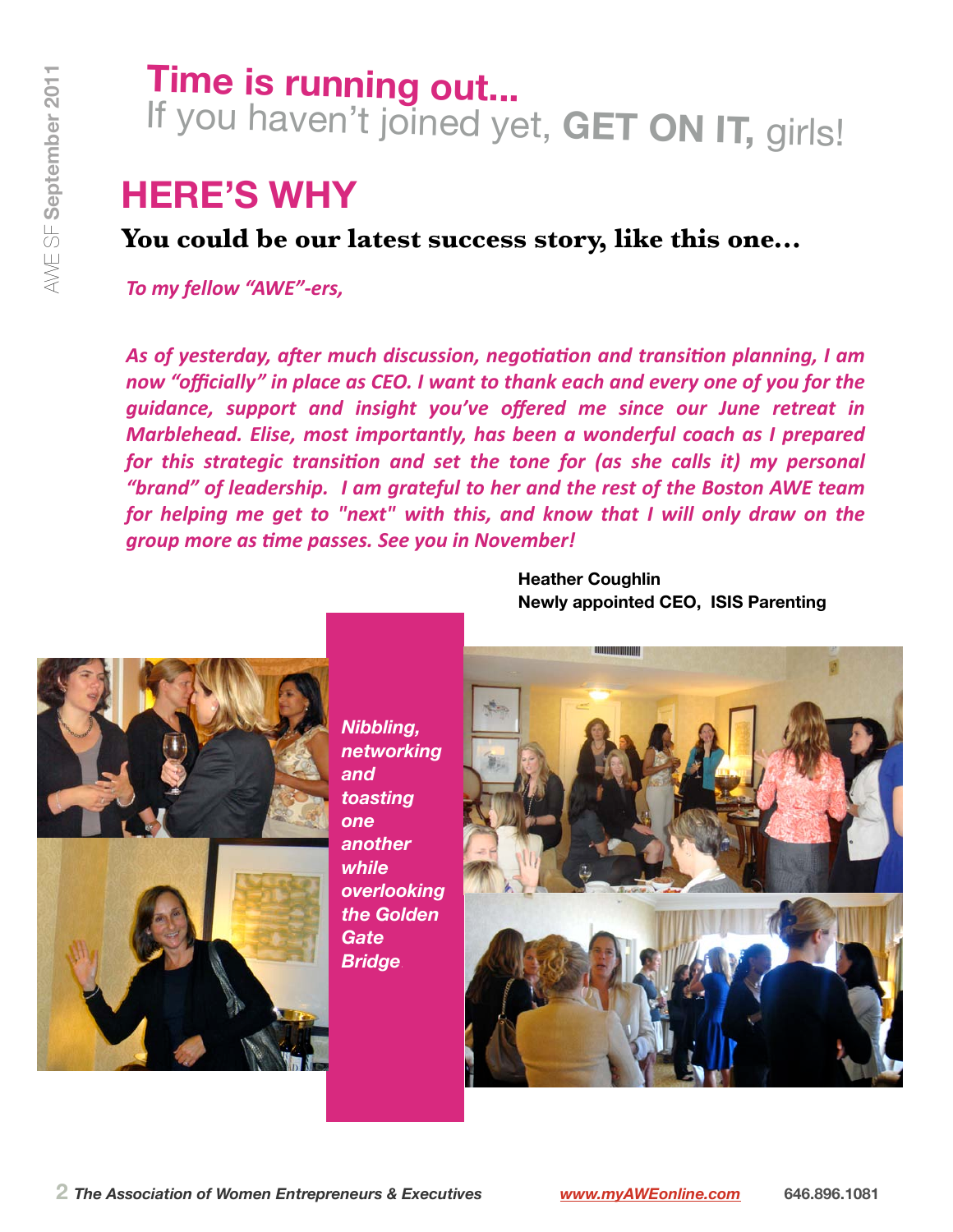## **AWE Benefits**

## **Network. Unwind. Transform.**

*Expand Your Mind, Roladex and Sense of Possibility*

Targeted, High Impact Networking w/ Top Tier Local & National Members

Best Practice Strategies, Tools & Resources for building your career, business, leadership skills and life plan

Solutions to Career, Entrepreneurial & Life **Challenges** 

One-on-one Coaching to clarify your goals, offer practical strategies & support achievement

Reasonable Membership Cost, High Return on Investment

Luxurious Overnight Retreats to Indulge holistically

YOU time. Disconnect from your every day. Re-connect with your best self.



**Kate Gorman of** *Farallon Capital***, Jennifer Schaeffer of** *Aon***, and Lisa Ott**



**Leslie Barber, Co-founder & Co-President,**  *Nutrabella***, and Alison Short,** *Encore Media* 

## **Next Steps**

To learn more about which **AWE** group is right for you, pricing details,membership benefits and upcoming retreat dates & topics

**Email us at [info@myAWEonline.com](mailto:info@myAWEonline.com)**

**Or call to schedule an interview with AWE Founder at 646.896.1081**